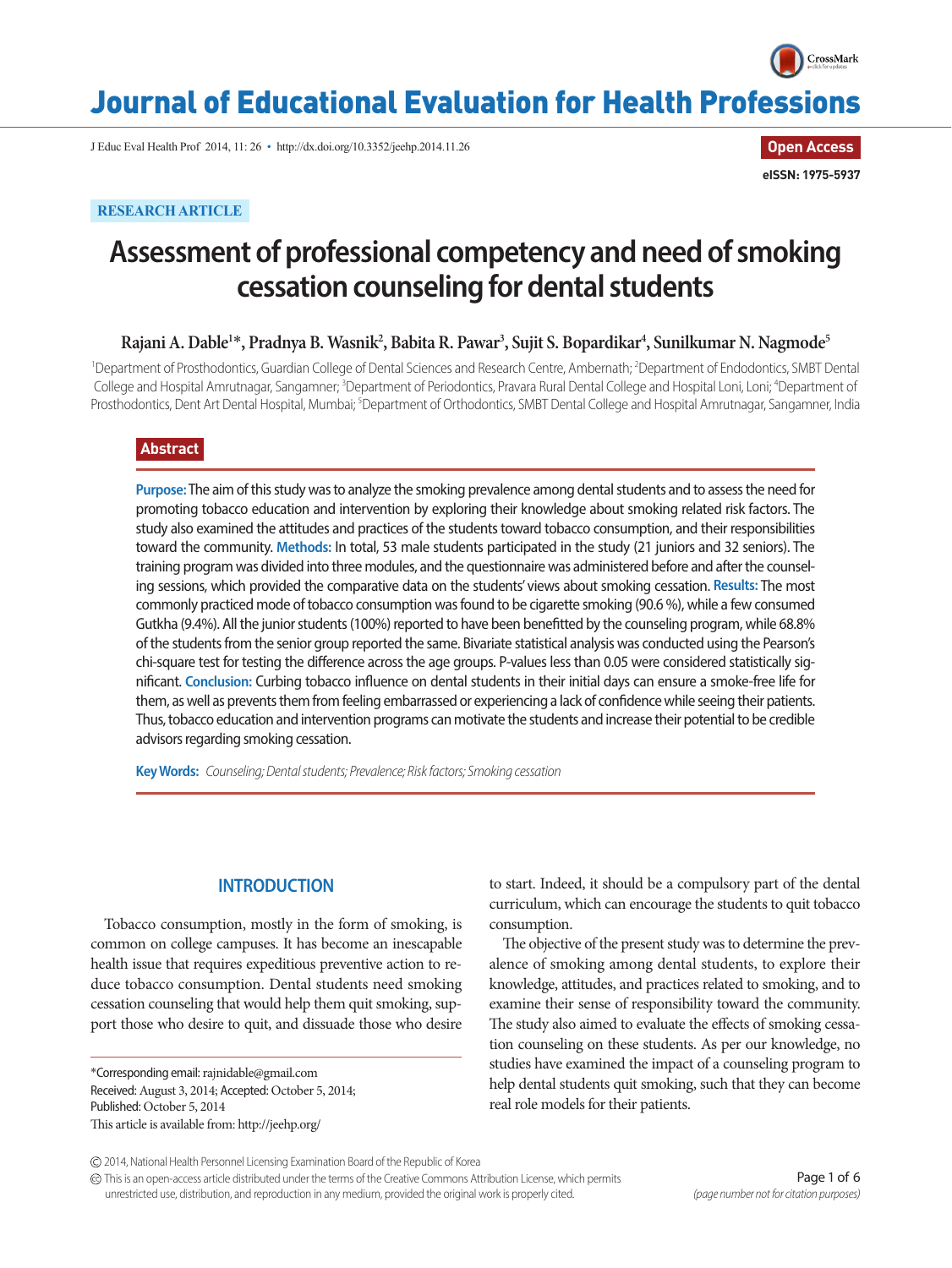# **METHODS**

The selection criterion was limited to students who were current smokers (occasional or regular), and who willingly agreed to attend all the counseling sessions. Participants signed a consent form after they were provided a brief description of the study, before commencing the program. The institutional ethical board granted permission for this study.

#### **Participants**

The participants were chosen from all the four batches of the four-year Bachelor in Dentistry (BDS) program. They were divided into two groups to study and compare the results, the junior batch (first and second year BDS), and the senior batch (third and final year BDS). Out of the total 350 students, only 61 were found to be smokers who were willing to participate in the study. On the first day of training, only 53 students reported and agreed to sign the consent form (response rate 86.89%). Out of them, 32 were from the senior group and 21 from the junior group. All the participants were males, and no female student attended the training.

#### **Questionnaire**

A self-reported, pre-tested, anonymous questionnaire was administered on the participating students. The questionnaire, with 21 questions in total, was divided into four sections. The first section was related to the demographic data, section two comprised ten questions on general information about the health awareness status of the students, section three included six questions (3-point Likert scale) on the students' perception about healthcare professionals who smoked, while the fourth section comprised five questions (dichotomous) on post counseling information.

#### **Procedure**

The program was divided into three modules, as described in Table 1. The first two sessions were conducted on two consecutive days, while the third session was conducted a fortnight after the second session, to study the post counseling ef-

fects. All the four sections of the questionnaire were administered as per the study requirements. Sections I, II, and III were administered before beginning the sessions, to collect the information about the demographic variables, health awareness, and their perception about healthcare professionals who smoked. Section III was administered at the end of modules I and II, which provided the comparative data on the students' views before and after the counseling sessions. Section IV was administered a fortnight after module II, to assess the post counseling effects on the smoking tendency of the students. Finally, follow-ups and problem assessment was continued for one month (Table 1).

A team of ten instructors was appointed to take care of, and provide vigilance for the study participants. A specific 'instruction protocol' was provided to all the students, in addition to constant assistance from the instructors during the abstinence period, to help them cope with the withdrawal issues.

#### **Statistical analysis**

Frequency distributions were computed on the data from before and after administration of the study modules. In addition, the perception before and after the modules were tested for significant differences, using the Wilcoxon's signed rank test (a non-parametric test for paired analysis). Further, bivariate statistical analysis was conducted using the Pearson's chisquare test, to test the difference in student's perception after quitting smoking, across the age groups. The values on qualitative characteristics were presented as number (% of respondents). P-values less than 0.05 were considered to be statistically significant. The entire statistical analyses were performed using the SPSS software (SPSS Inc., Chicago, IL, USA).

## **RESULTS**

Fifty-three students participated in this study by attending the counseling and post-counseling interaction sessions. The percentage distribution of the variables has been presented in Table 2. Though the students were all youngsters selected from the first to final year BDS course, the mean age of the

| Module I (didactic lectures): day-1                                                                                                             | Module II: day-2                                                                                                                                          | Module III: after a fortnight                                                               |
|-------------------------------------------------------------------------------------------------------------------------------------------------|-----------------------------------------------------------------------------------------------------------------------------------------------------------|---------------------------------------------------------------------------------------------|
| 1. Smoking hazards & need of quitting in early life.                                                                                            | 1. Power point presentations audio/video clippings<br>about cancer patients; their experiences and<br>interviews.                                         | 1. Open discussion and interaction on withdrawal<br>symptoms and post quitting experiences. |
| 2. Tobacco and cancer: smokers at risk for all types of 2. How easy it is to quit smoking. How to cope with<br>cancer and other fatal diseases. | withdrawal symptoms & smoking relapse.                                                                                                                    | 2. Discussion on smoke free life and helping others in<br>quitting smoking.                 |
| 3. Importance of factors such as 'professional ethics<br>and responsibilities towards community as a public<br>health professional.             | 3. A visit to a cancer hospital and rehabilitation center 3. Maintaining the physical and mental status by<br>and communication with the cancer patients. | practicing meditation and yoga.                                                             |

#### **Table 1.** Training schedule comprising three modules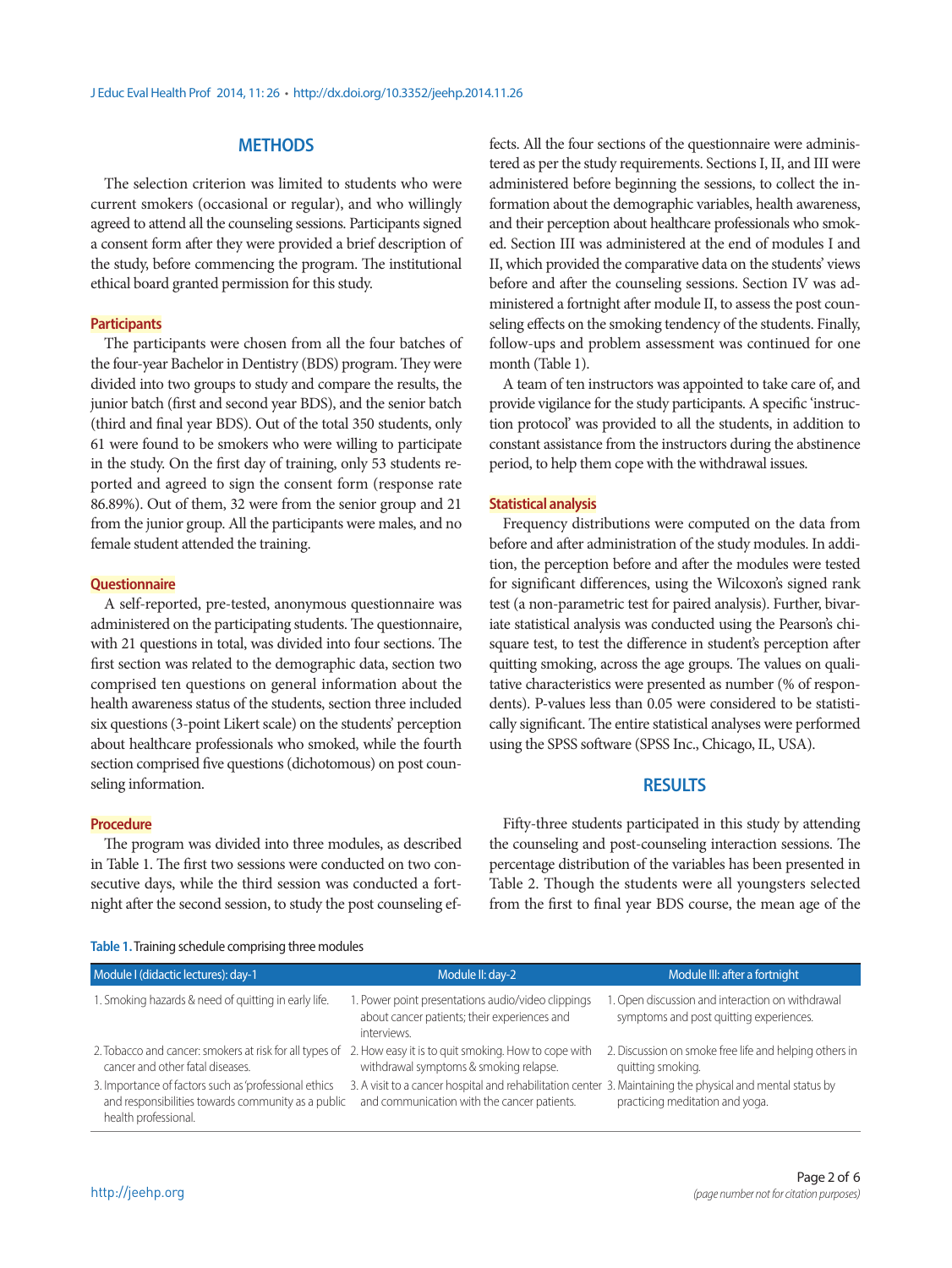**Table 2.** Distribution of demographic characteristics of the study participants

| Characteristic              | No. (%)   |
|-----------------------------|-----------|
| Age (yr)                    |           |
| < 20                        | 21 (39.6) |
| > 20                        | 32(60.4)  |
| No. of family members       |           |
| $\lt4$                      | 17(32.1)  |
| >4                          | 36(67.9)  |
| No. of siblings             |           |
| $\langle$ 2                 | 34 (64.2) |
| $>$ ?                       | 19 (35.8) |
| Position among siblings     |           |
| Elder                       | 21(39.6)  |
| Middle                      | 16(30.2)  |
| Younger                     | 1(1.9)    |
| Not applicable (only child) | 15(28.3)  |
| Socio-economic status       |           |
| Middle                      | 24 (45.3) |
| Higher                      | 29 (54.7) |
| Current stay                |           |
| Hostel                      | 34 (64.2) |
| Local                       | 19 (35.8) |

#### **Table 3.** Distribution of general health and awareness status of study participants

| Characteristic                   |                | No. (%)   |
|----------------------------------|----------------|-----------|
| Type of tobacco consumption      | Cigarette      | 41(77.4)  |
|                                  | Gutkha         | 5(5.9)    |
|                                  | <b>Both</b>    | 7(13.2)   |
| Type of smoker                   | Regular        | 36(67.9)  |
|                                  | Occasional     | 17(32.1)  |
| Age of starting smoking (yr)     | < 18           | 19 (35.8) |
|                                  | >18            | 34 (64.2) |
| Frequency of smoking (cigar/day) | $0 - 1$        | 17(32.1)  |
|                                  | $2 - 4$        | 21 (39.6) |
|                                  | $5 - 7$        | 15(28.3)  |
| Type of Influence to smoking     | Father         | 18 (34.0) |
|                                  | Friend         | 22(41.5)  |
|                                  | Actor          | 11(20.8)  |
|                                  | Curiosity      | 2(3.8)    |
| Reason of smoking                | <b>Stress</b>  | 18 (34.0) |
|                                  | Adulthood      | 12(22.6)  |
|                                  | Fun            | 10(18.9)  |
|                                  | Self esteem    | 10(18.9)  |
|                                  | Weight loss    | 3(5.7)    |
| Other addictions                 | Alcohol        | 4(7.5)    |
|                                  | Paan/betel nut | 5(9.5)    |
|                                  | Nil            | 44 (83.0) |
| Past quit attempts taken         | Yes            | 21 (39.6) |
|                                  | No             | 32(60.4)  |

total sample was 20 years.

The students' perceptions about smoking and related health aspects were examined before starting the sessions. The most commonly practiced mode of tobacco consumption was found to be cigarette smoking (90.6%). There were almost 67.9% regular smokers, though 32.1% were occasional smokers. The frequency of smoking ranged from 0 to 1 cigarette a day (32.1%), 2 to 4 cigarettes a day (39.6%), and 5 to 7 cigarettes a day (28.3%) (Table 3). Further, 41.5% of the students agreed that they were influenced by their friends to start smoking, 34.0% of them were influenced by their father/brother, 20.8% by actors, while the remaining 3.8% started smoking just out of curiosity. Out of various reasons, stress was noted to be the most common one for smoking (34%). Other addictions, such as alcohol consumption and paan/betel nut chewing, were reported by 7.5% and 9.5% of the participants, respectively ( $P < 0.05$ ). Finally, 39.6% of the participants admitted to attempting to quit smoking in the past (Table 3).

Subsequently, a comparative analysis was conducted on the data before the counseling session started, and after the completion of every session, to assess the understanding level and improvement in the students. Before the counseling, 69.8% of the participants showed agreement to statement 1, stating their responsibility to help people quit smoking, which increased to 75.5% post module I, and 90.6% post module II. In response to statement 2, before counseling, 77.4% of them agreed that they needed to be competent enough to advise their patients to quit smoking. This score increased to 88.7% after module I,

and II. Before module I, 71.7% students agreed that in addition to themselves, people around them were affected by the smoke. This agreement was found in 94.3% of the participants, after module II. In response to statement 4, 56.6% students expressed agreement, which increased to 77.4% after module I, and 92.5% after module II. Before module I, only 45.3% students quoted their positive attitude towards quitting smoking, while majority of them agreed to the same after module I (66.0%), and 94.3% after module II (Table 4).

The post quitting perceptions were compared between the two age groups (<20 or 'junior group' and  $\geq$ 20, or 'senior group'). We found that all the students from junior group (100%) expressed that they had been benefitted by the counseling program, while 68.8% from the senior group expressed the same. However, 31.2% of the students from the senior group denied this. In response to statement 2, 93.8% of from the participants from the senior group agreed that the institutions should start a 'tobacco dependence counseling' (TDC) center to help students stop smoking. Further, all the students from the junior group (100%) supported the inclusion of tobacco education in the curriculum. All the junior students (100%) reported that smoking amongst medical teachers and students was the main obstacle in providing tobacco education for others. Further, though a few (12.5%) from the senior group denied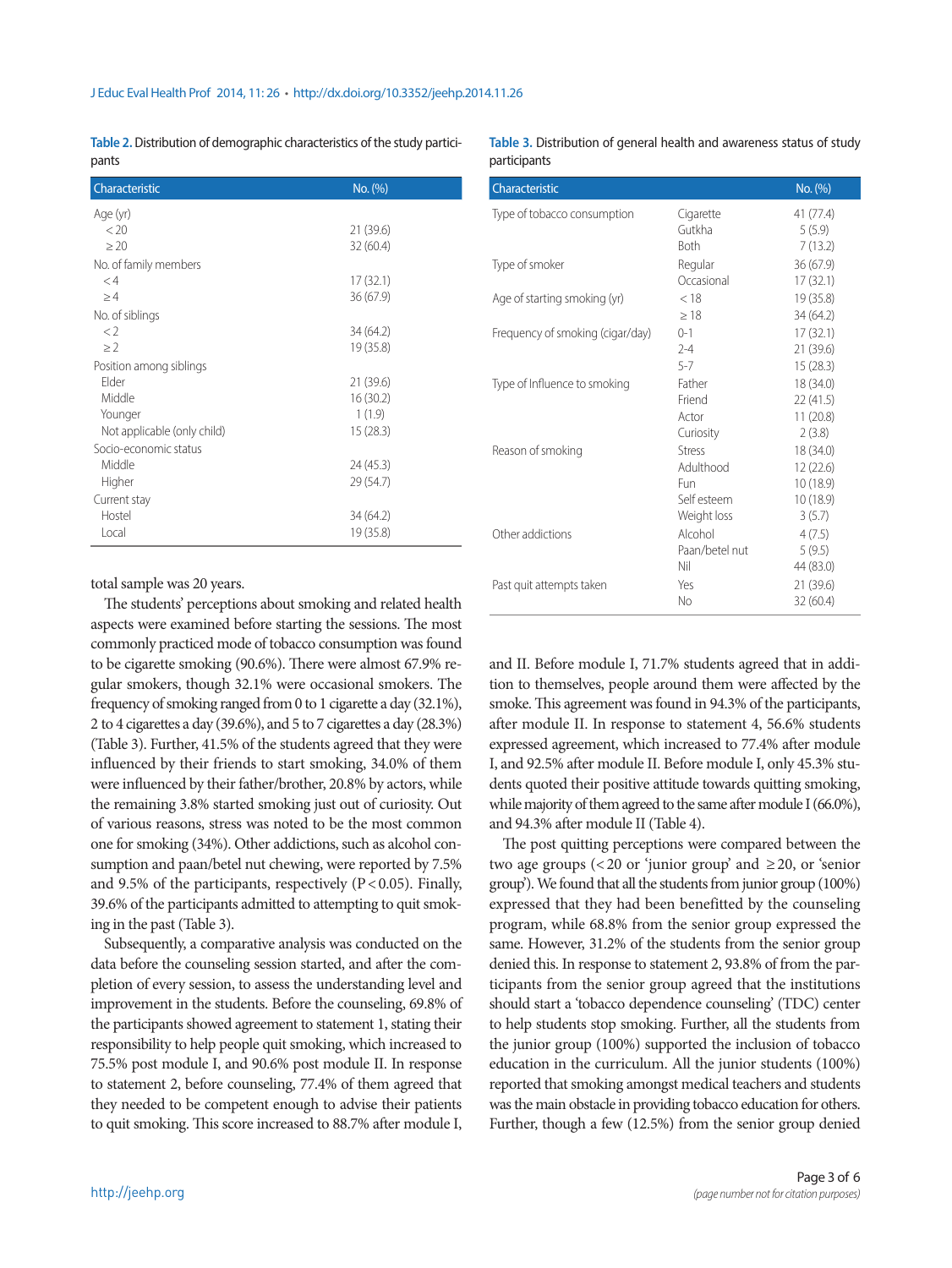**Table 4.** Comparison of students' perception on smoking and other health aspects between modules

| Statement                                                                    | Likert scale                   | Before module   After module  <br>$(n=53)$ | $(n=53)$                          | P-value | After module I<br>$(n=53)$        | After module II<br>$(n=53)$     | P-value |
|------------------------------------------------------------------------------|--------------------------------|--------------------------------------------|-----------------------------------|---------|-----------------------------------|---------------------------------|---------|
| 1. It is my responsibility to help people to quit<br>smoking                 | Agree<br>Disagree<br>Undecided | 37(69.8)<br>$\Omega$<br>16(30.2)           | 40(75.5)<br>$\Omega$<br>13 (24.5) | 0.180   | 40(75.5)<br>$\Omega$<br>13 (24.5) | 48 (90.6)<br>$\Omega$<br>5(9.4) | 0.002   |
| 2. I need to be competent enough to advise my<br>patients                    | Agree<br>Disagree<br>Undecided | 41(77.4)<br>3(5.7)<br>9(16.9)              | 47 (88.7)<br>1(1.9)<br>5(9.4)     | 0.067   | 47 (88.7)<br>1(1.9)<br>5(9.4)     | 47 (88.7)<br>1(1.9)<br>5(9.4)   | 0.067   |
| 3. I am not only affecting my health but also the<br>health of people around | Agree<br>Disagree<br>Undecided | 38(71.7)<br>5(9.4)<br>10(18.9)             | 44 (83.0)<br>4(7.5)<br>5(9.4)     | 0.045   | 44 (83.0)<br>4(7.5)<br>5(9.4)     | 50 (94.3)<br>$\theta$<br>3(5.7) | 0.006   |
| 4. Tobacco in any form increases a person's risk of<br>cancer                | Agree<br>Disagree<br>Undecided | 30(56.6)<br>11(20.8)<br>12(22.6)           | 41(77.4)<br>6(11.3)<br>6(11.3)    | 0.004   | 41 (77.4)<br>6(11.3)<br>6(11.3)   | 49 (92.5)<br>$\theta$<br>4(7.5) | 0.001   |
| 5. Smokers are more likely to get cancer than<br>nonsmokers                  | Agree<br>Disagree<br>Undecided | 22(41.5)<br>7(13.2)<br>24(45.3)            | 37 (69.8)<br>3(5.7)<br>13 (24.5)  | 0.001   | 37 (69.8)<br>3(5.7)<br>13(24.5)   | 50 (94.3)<br>$\theta$<br>3(5.7) | 0.001   |
| 6. I desire to quit smoking                                                  | Agree<br>Disagree<br>Undecided | 24(45.3)<br>9(17.0)<br>20(37.7)            | 35(66.0)<br>3(5.7)<br>15 (28.3)   | 0.025   | 35(66.0)<br>3(5.7)<br>15(28.3)    | 50 (94.3)<br>$\theta$<br>3(5.7) | 0.001   |



**Fig. 1.** Comparison of students' perception after quitting smoking. Explanation of items: 1. do you feel benefitted from the counseling program?; 2. do you think institutions should start 'tobacco dependence counseling?'; 3. do you think universities and institutions should include tobacco cessation education in the curriculum?; 4. do you think that smoking among medical teachers and students is an obstacle in providing tobacco education?; 5. do you want to be a volunteer for the anti-tobacco campaign and help others?

this, a majority (87.5%) agreed to it. In response to statement 5, 90.6% of the seniors, and 95.2% of the junior students, agreed that they wanted to volunteer for the anti-tobacco campaign in India and help others  $(P < 0.05)$  (Fig. 1).

### **DISCUSSION**

As the dental and medical professionals' behavior is imitated by others who consider them as role models, they need to

curb tobacco consumption. Healthcare professionals are expected to have a good rapport with the public. Students, who enter the healthcare profession at the age of 17 to 18 years, should be discouraged from smoking, and should be adequately acquainted about the health hazards related to it. A study conducted on medical students in Orissa concluded that the steps to prevent tobacco use should be initiated early in medical colleges, particularly among males and those with a family history of tobacco use [1]. As per a study by Binnal et al. [2] the individuals aged  $\leq$  24 years had higher attitude scores to smoking cessation ( $P = 0.01$ ) than those aged  $> 24$  years. These reports support the findings of our study, where the senior students were found to have a higher inclination toward smoking cessation, than did their younger counterparts.

The most important factors that influence the adolescents and youth to start smoking were cited as personal, familial, and social factors such as having friends who smoked, family and friends' positive attitude towards smoking, presence of smokers among family members, and other harmful factors in the social environment [3]. As per the present study, the most influential factor was found to be friends who smoked (41.5%), while the other factors had a comparatively lower impact. Further, the present study found stress to be the major reason for smoking (34.0%). This finding is similar to that of Alrsheedi and Haleem [4]. However, there is no empirical base for this kind of notion, and researchers have acknowledged it to be a fallacious and deceptive perception of the smokers. Indeed, smokers who do not know the related health risks should be warned, but those who continue smoking despite such knowledge are considered to exhibit 'smoking behavior.' Smoking is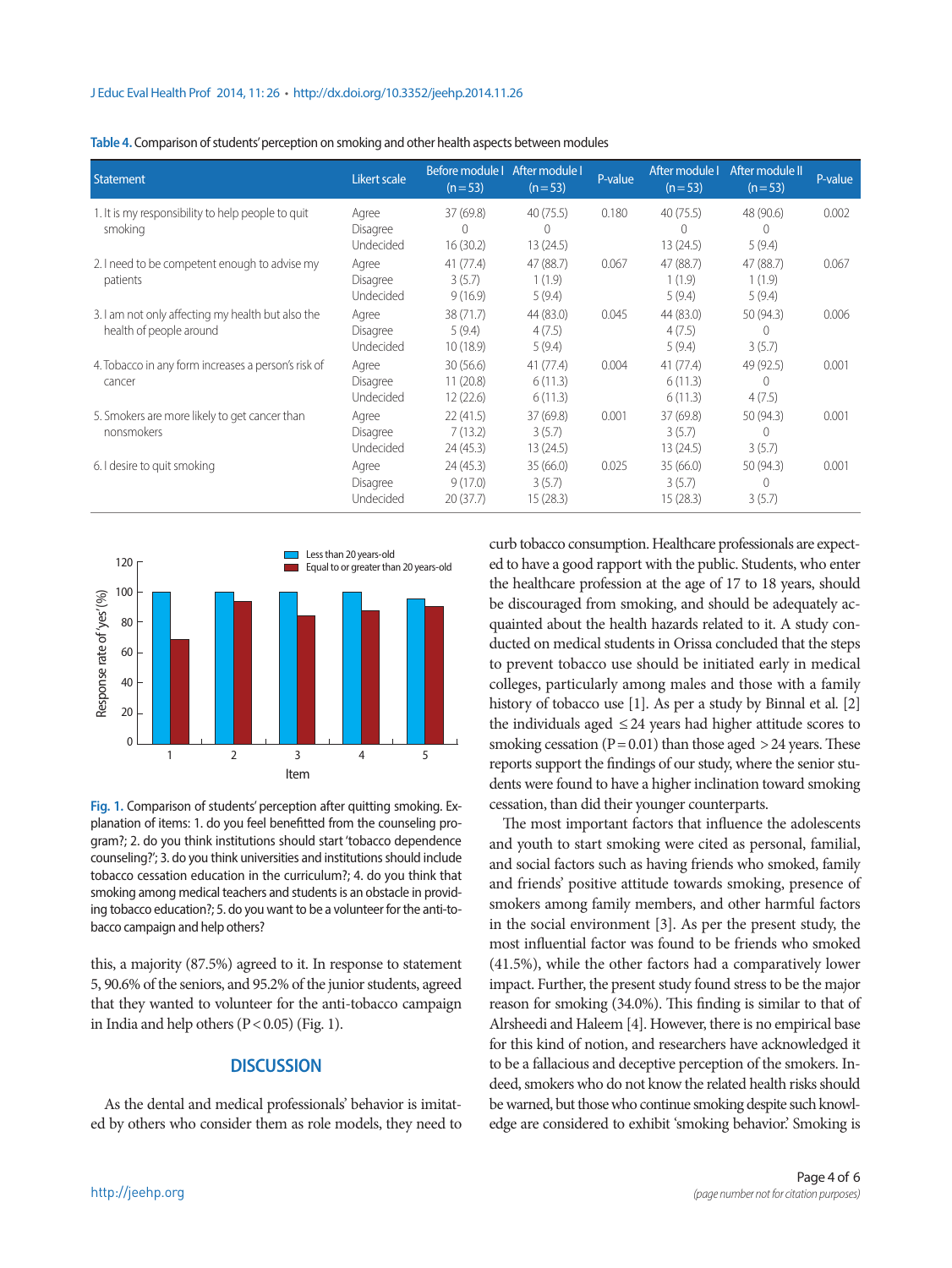found to be associated with emotional as well as physical dependence. We observed that the lectures that provided comprehensive information about smoking and related health risks proved to be effective to change the perspective of majority of the smokers. Post counseling results of the present study identified that, overall, 92.5% of them recognized the association between cancer and cigarette smoking. These results are in conformity with a study reported by Merrill et al. [5]. In contrast to this, a study has confirmed that there was an overall deficiency in oral cancer awareness and knowledge amongst undergraduate dental students [6].

We found that 39.6% students tried to quit smoking in the past, but they could not succeed due to the paucity of appropriate counseling. It has been studied that most smokers who attempt to quit smoking do so without treatment, and the rates of success in self-quitting are very low [7]. It has been noticed that the students in the present study were aware of their responsibility in helping others quit smoking. They also accepted that, as healthcare professionals, they needed to be competent enough to provide counseling, and become role models. A study supports our results, where the researchers noted the students' positive inclination toward serving as role models for their patients and the public [4].

The present study tried to assess the relationship between age, socio-economic conditions, number of family members, position among the siblings, type of stay: hosteler or localite, etc., to identify the factors responsible for the habit (Table 2). The individual might have an inclination toward adapting smoking at younger age based on his identity in the family, either as the elder and more responsible son whose behavior might not be questioned, or a younger son who indulged in such activities due to the negligence of elders. In other cases, the higher socio-economic conditions provided a more favorable atmosphere for such habits, while those from the lower/middle class might adopt them due to the financial stress. We did not find much difference between the two groups, though the incidence of smoking was slightly higher for the higher socio-economic group, i.e., 54.7%. The students who stayed in a hostel were found to be more vulnerable to adopt wrong habits than were those who stayed with their family, as the former group was aware that nobody would stop them.

A post counseling session that was organized a fortnight after the training program offered individual and candid interactions with the participants. A keen observation was done about the changes in their attitude. The follow-up and interaction sessions were organized every week, for a month, to assess the post counseling effects. It was seen that only three students failed to continue abstinence in the first week, while four who did so in the second week. However, it was surprising to find ten students who could not succeed in quitting smoking

by the third week. The number, however, remained stable over the next three weeks. Thus, at the end of one and half months post counseling (46 days), we found 81.1% of them who agreed to be benefitted by the counseling program. This finding was in agreement with recent study results of Binnal et al. [2]. In contrast to these results, a study reported negative attitude of Nigerian dentists and clinical dental students towards tobacco cessation activities. It has been found that the attitudes of dentists and students, toward smoking cessation, was poor, including a pessimistic attitude about the effectiveness of smoking cessation counseling to help smokers quit. The authors of the present paper believe that this poor attitude could be a result of lack of training [8].

The students from our study demanded the establishment of a TDC center by institutions, so that they get proper training about the cessation techniques. Researchers have posed the need for implementing professional training for medical and dental students in tobacco-cessation counseling techniques [9]. As future role models, it is essential that smoking cessation counseling be embedded in the dental curriculum, to not only discourage their own habits, but so that they may promote the importance of being tobacco free in the wider population [10]. The enforcement of certain policies by institutions and the universities need to be done where the smoking cessation training becomes a part of the curriculum.

Tobacco use, in any form, has a devastating effect on general health and a significant negative impact on oral health. Tobacco cessation programs have a remarkably positive impact on quit rates. Dentists play a major role in the inter-disciplinary health professional team to support smoking cessation. For a dental professional to be a role model, it is imperative to understand his/her responsibilities toward the community.

The counseling programs have been proved to have an immense effect on the mindset of those who are involved in smoking. It is important to emphasize on the fact that quitting smoking can bring improvement in their present state of health, and also the health of people around them. Unsuccessful attempts may actually bring success to the next attempt, as it assures the willingness of a person to quit.

**ORCID:** Rajani A. Dable: http://orcid.org/0000-0003-0930- 9250; Pradnya B. Wasnik: http://orcid.org/0000-0002-3726- 3061; Babita R. Pawar: http://orcid.org/0000-0002-1276-1953; Sujit S. Bopardikar: http://orcid.org/0000-0002-5985-9915; Sunilkumar N. Nagmode: http://orcid.org/0000-0002-2096-3854

### **CONFLICT OF INTEREST**

No potential conflict of interest relevant to this article was reported.